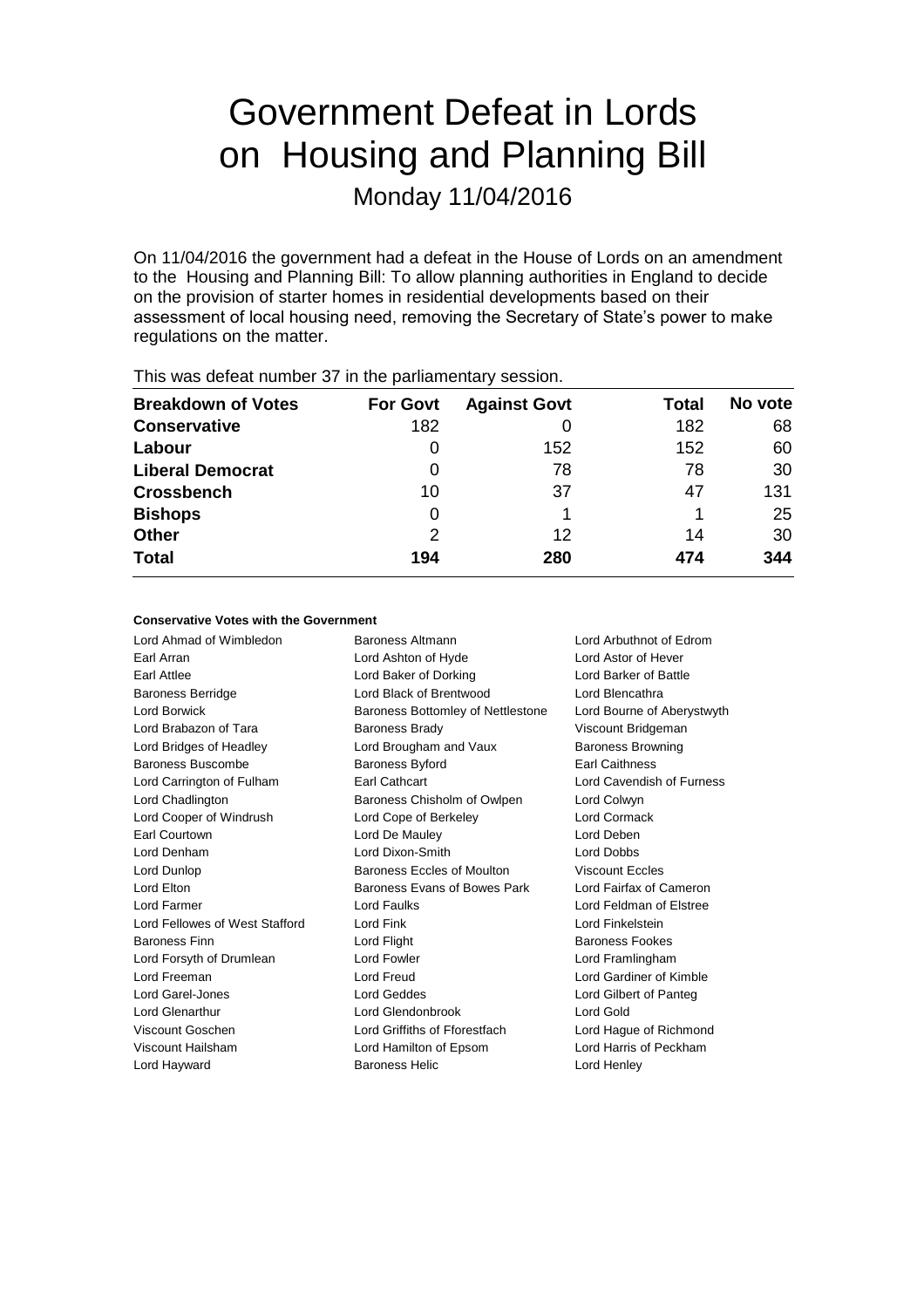Lord Higgins Lord Hodgson of Astley Abbotts Baroness Hodgson of Abinger Lord Holmes of Richmond Earl Home **Earl Home** Baroness Hooper Lord Horam Lord Howard of Rising Earl Howe Lord Howell of Guildford **Lord Hunt of Wirral** Lord Howell of Guildford **Lord Hunt of Wirral** Lord Inglewood Lord James of Blackheath **Baroness Jenkin of Kennington** Lord Keen of El Lord King of Bridgwater Lord Kirkham Lord Lamont of Lerwick Lord Lang of Monkton Lord Lansley Lord Lawson of Blaby Lord Leach of Fairford **Lord Leigh of Hurley** Lord Lexden Earl Lindsay **Earl Liverpool** Earl Liverpool **Lord Livingston of Parkhead** Lord Lucas Lord Lupton Lord Lyell Lord MacGregor of Pulham Market Lord Mackay of Clashfern Lord Magan of Castletown Lord Mancroft Lord Marland Lord Maude of Horsham Lord Mawhinney Lord McColl of Dulwich Baroness Mobarik Duke of Montrose Baroness Morris of Bolton Lord Moynihan Lord Naseby **Lord Nash Baroness Neville-Jones** Baroness Neville-Rolfe Baroness Newlove Baroness Noakes Lord O'Shaughnessy **Baroness O'Cathain** Baroness Oppenheim-Barnes Lord Patten **Baroness Perry of Southwark** Baroness Pidding Lord Polak Lord Popat Lord Porter of Spalding Lord Price **Lord Prior of Brampton** Baroness Rawlings Baroness Redfern Lord Renfrew of Kaimsthorn Viscount Ridley **Lord Risby Communist Communist Lord Robathan Communist Communist Communist Communist Communist Communist Communist Communist Communist Communist Communist Communist Communist Communist Communist Communist Communist Commun** Lord Rotherwick Lord Ryder of Wensum Lord Sanderson of Bowden Lord Sassoon **Baroness Scott of Bybrook** Baroness Seccombe Earl Selborne **Lord Selsdon** Baroness Shackleton of Belgravia Lord Sheikh Baroness Shephard of Northwold Lord Sherbourne of Didsbury Baroness Shields Lord Shinkwin Lord Skelmersdale Lord Smith of Hindhead Baroness Stedman-Scott Lord Sterling of Plaistow Baroness Stowell of Beeston Baroness Stroud **Baroness** Stroud Lord Suri Lord Tanlaw Lord Taylor of Holbeach Lord Trefgarne Viscount Trenchard Lord Trimble Lord True Lord Tugendhat **Viscount Ullswater Baroness Verma** Viscount Ullswater **Baroness Verma** Lord Wakeham Baroness Warsi Lord Wasserman Lord Wei **Duke of Wellington** Baroness Wheatcroft **Duke** of Wellington **Baroness** Wheatcroft Baroness Wilcox Lord Willetts Baroness Williams of Trafford Lord Young of Cookham Viscount Younger of Leckie

Baroness Jenkin of Kennington Lord Keen of Elie

**Conservative Votes against the Government**

#### **Labour Votes with the Government**

#### **Labour Votes against the Government**

- Baroness Armstrong of Hill Top Lord Bach Baroness Bakewell Lord Bassam of Brighton **Lord Beecham** Baroness Billingham Baroness Blackstone Baroness Blood Lord Boateng Lord Bradley **Lord Bragg Lord Bragg Lord Brennan** Lord Brooke of Alverthorpe Lord Brookman Lord Campbell-Savours Lord Cashman Viscount Chandos Lord Clark of Windermere Baroness Cohen of Pimlico **Lord Collins of Highbury** Baroness Corston Baroness Crawley Lord Cunningham of Felling Lord Davies of Oldham Baroness Dean of Thornton-le-Fylde Lord Desai **Baroness Danaghy** Baroness Donaghy Baroness Drake Lord Dubs Lord Elder Lord Evans of Watford **Baroness Farrington of Ribbleton** Lord Faulkner of Worcester Lord Foster of Bishop Auckland Lord Foulkes of Cumnock Baroness Gale
- Lord Alli Lord Anderson of Swansea Baroness Andrews Lord Giddens **Lord Glasman** Baroness Golding
	-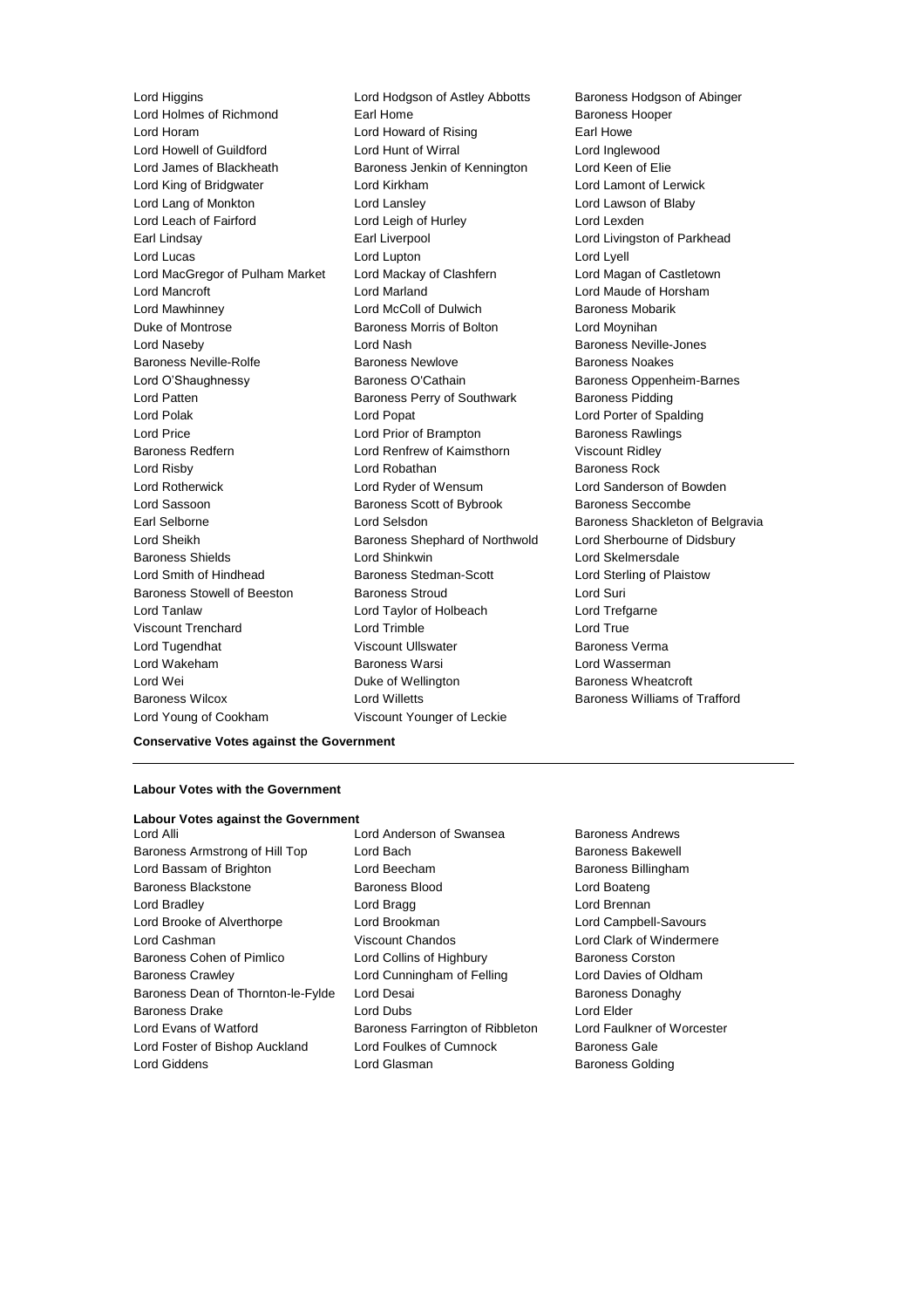Lord Gordon of Strathblane Baroness Goudie Baroness Gould of Potternewton<br>
Lord Grantchester **Baroness Could of Potternewton**<br>
Lord Grantchester Lord Hain Viscount Hanworth Lord Harris of Haringey Lord Harrison Lord Hart of Chilton Lord Haskel Baroness Hayter of Kentish Town Baroness Healy of Primrose Hill Baroness Henig Baroness Hilton of Eggardon Lord Hollick **Baroness Hollis of Heigham** Lord Howarth of Newport Baroness Howells of St Davids Lord Howie of Troon Lord Hoyle Lord Hughes of Woodside Lord Hunt of Kings Heath Lord Hutton of Furness **Lord Irvine of Lairg** Baroness Jay of Paddington Lord Jones Baroness Jones of Whitchurch Lord Jordan Baroness Jowell **Example 2** Lord Judd Baroness Kennedy of The Shaws Lord Kennedy of Southwark Baroness Kennedy of Cradley Baroness King of Bow Baroness Kinnock of Holyhead Lord Kirkhill Lord Kirkhill Lord Knight of Weymouth Baroness Lawrence of Clarendon Lord Layard Lord Lea of Crondall Lord Lennie **Lord Liddle Lord Liddle Baroness Lister of Burtersett** Lord Livermore Lord Macdonald of Tradeston Lord MacKenzie of Culkein Baroness Mallalieu Baroness Massey of Darwen Lord McAvoy Lord McConnell of Glenscorrodale Baroness McDonagh Lord McFall of Alcluith Baroness McIntosh of Hudnall Lord Mendelsohn Lord Methell Baroness Morgan of Huyton Lord Morgan Baroness Morgan by Baroness Morgan of Ely Lord Morris of Handsworth **Baroness Morris of Yardley** Lord Murphy of Torfaen Baroness Nye Lord O'Neill of Clackmannan Lord Patel of Bradford Lord Pendry **Baroness Pitkeathley Lord Ponsonby of Shulbrede** Lord Ponsonby of Shulbrede Lord Prescott Baroness Primarolo Baroness Quin Lord Radice Lord Rea Baroness Rebuck Lord Reid of Cardowan Lord Richard Lord Rooker Lord Rosser Lord Rowlands Baroness Royall of Blaisdon Lord Sawyer **Baroness Sherlock** Viscount Simon Baroness Smith of Basildon Lord Snape Lord Soley Lord Stevenson of Balmacara Baroness Taylor of Bolton Lord Taylor of Blackburn Lord Temple-Morris Baroness Thornton Lord Tomlinson Lord Touhig Lord Triesman Lord Tunnicliffe Lord Turnberg **Baroness Wall of New Barnet Baroness Warwick of Undercliffe** Lord Watson of Invergowrie Lord Watts Lord West of Spithead Baroness Wheeler **Baroness Whitaker** Lord Whitty Lord Wills Lord Winston Lord Wood of Anfield Lord Woolmer of Leeds **Baroness Worthington** 

Lord Griffiths of Burry Port Lord Grocott

#### **Liberal Democrat Votes with the Government**

#### **Liberal Democrat Votes against the Government**

| Lord Addington                                |
|-----------------------------------------------|
| Baroness Bakewell of Hardington<br>Mandeville |
| <b>Baroness Benjamin</b>                      |
|                                               |
| <b>Baroness Burt of Solihull</b>              |
| Lord Clement-Jones                            |
| <b>Baroness Doocey</b>                        |
| Baroness Featherstone                         |
| Lord German                                   |
| <b>Baroness Grender</b>                       |
| Lord Hussain                                  |
| Lord Jones of Cheltenham                      |
| Lord Lester of Herne Hill                     |
| Lord Maclennan of Rogart                      |
| Lord Marks of Henley-on-Thames                |

Baroness Barker **Lord Beith** Lord Bradshaw **Lord Bruce of Bennachie** Lord Campbell of Pittenweem Lord Chidgey Lord Cotter **Lord Dholakia** Baroness Falkner of Margravine Lord Fearn Lord Foster of Bath Baroness Garden of Frognal Earl Glasgow Lord Goddard of Stockport Baroness Hamwee Baroness Harris of Richmond Baroness Hussein-Ece Baroness Jolly Baroness Kramer Lord Lee of Trafford Lord Loomba **Baroness Ludford** Lord Maclennan of Rogart Baroness Maddock Baroness Manzoor Lord McNally **Lord McNally** Lord Newby

Lord Allan of Hallam Lord Ashdown of Norton-sub-Hamdon